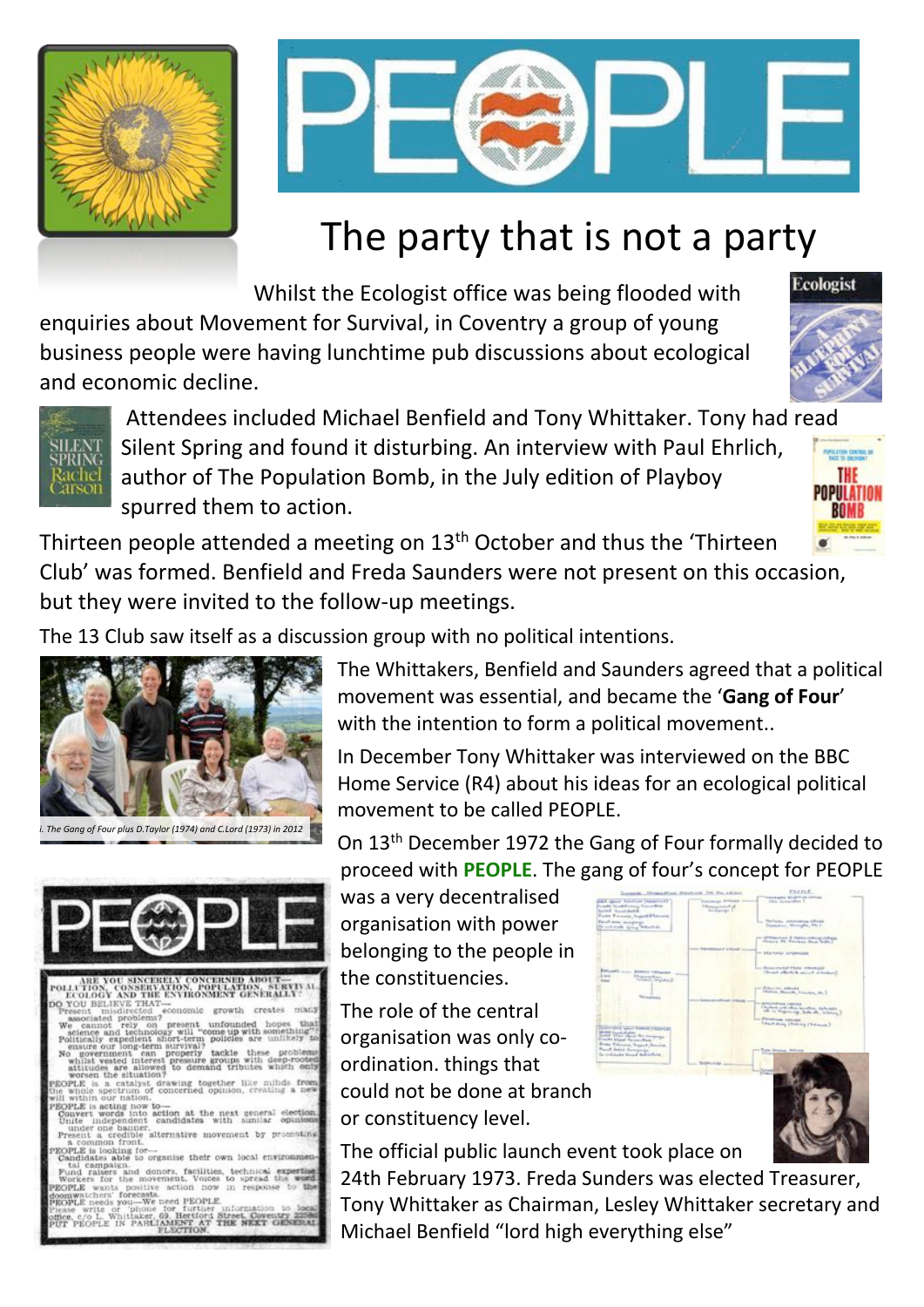# First Potular Conference - PEOPLE June 1973



So it comes to the crucial question. However, where were they regard 'environmental looking one really was engineering to include the actual of the actual of the action of debating the problems which stree us in the other you must form one. IFOPLE is not flinching from this took. The public are not, either. The environmental novement however, is.

The 'Linics to Grouth' has tried to make us all see that all the problems relate to each other and must be tockled simultaneously if there is to be any hore of success. That news

| TEAR OFF RETURN TO         |                                                                                                                                                  |                              |      |
|----------------------------|--------------------------------------------------------------------------------------------------------------------------------------------------|------------------------------|------|
|                            | National Secretary, L. Mhittaker<br>69 Hartford St. Coventry.<br><b>BOOKING FORM 'SURVIVAL' NATIONAL CONFERENCE</b><br><b>JUNE 2nd, 3rd 1973</b> |                              |      |
|                            | Fee £9.50 per delegate (Residential), £7.50 per delegate (Non Residential)                                                                       |                              |      |
| NAME:                      | ADDRESS.                                                                                                                                         |                              | TBL: |
| SOCIETY:                   | No. of Places.                                                                                                                                   | Res/Non Res : Single/Sharing |      |
| <b>DELEGATES NAMES</b>     |                                                                                                                                                  |                              |      |
| CHEQUE/P.O. ENCLOSED FOR E |                                                                                                                                                  | DATE                         |      |

 $4.06$  p.m. -  $4.20$  p.m.

4.20 р.м. - 4.35 р.м.

4.35 р.м. - 4,45 р.м.

proportion, turn when confronted 4.45 p.m.<br>propie's selfisheess when confronted A HARDRORKING WEEKEND PACKED WITH PUNCH & THOUGHT

Discussion on organizing local

Summing up and closing address.

proups.

Catt to Action

PROVOKING MATERIAL AND PERSONAL

in Science, World Federation.

overspoulation, starvation and

5.35 p.m. - 5.55 p.m. Brief Question period.

6.04 p.m. - 6.10 p.m. End of day one Address.

 $5.55$  p.m.  $+ 6.04$  p.m. Film<sup>12</sup>Tilt,", Cartoon depicting the serious values which face the world

planning at Government level, not random pressures and certainly not a lot of bot air.

PEOPLE will still succeed in its ends, because a injerity of the ordinary people subconsciously believe that those ends are right and recognise that to be so. PEOPLE will, therefore, get the surpert it ments electorally. That does not atop the Pational Committee of the Pations of the Pations of the Pa of.

PHOTLE thanks you for your support. We shall overcome this suthock, and tackle the<br>problem again in the mear future. We shall notify you then, and hope that we may once more<br>encourage you to help our work. If Prizain is to

Yours sincerely, Visley Whittan

Mational Secretary. Factor inf

69, Sertferd Street, Coventry, CVI 113

... but perhaps a little ambitious? We called a conference and nobody came!

Please topin to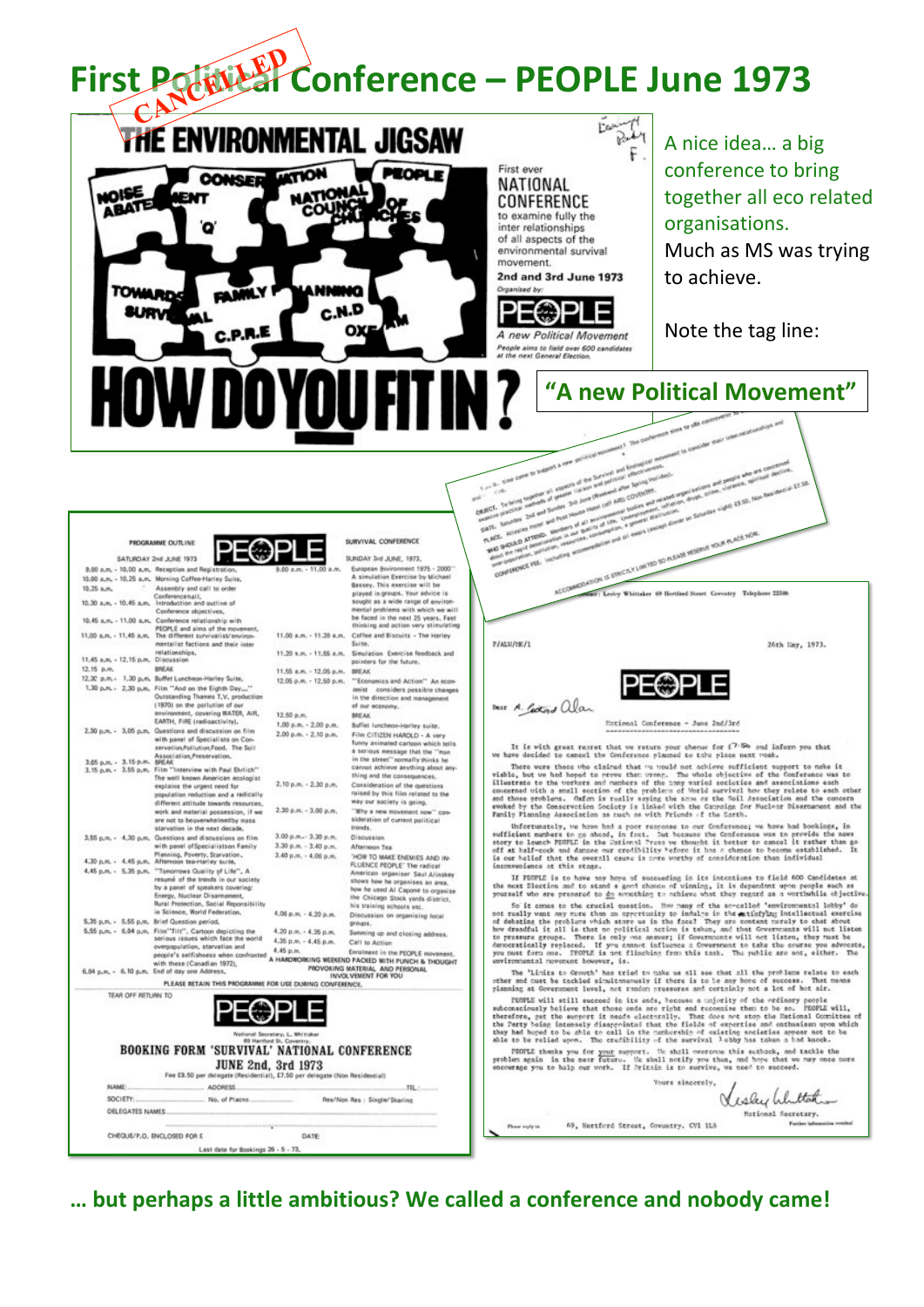## **First Leaflet**

Well it was a time of growing industrial conflict and economic turmoil – Oil wars, shortages, rampant inflation.

Who rules Britain? asked the government  $-$  us or the unions?

Conflict was in the air – hence the battle theme.

#### YOUR PEOPLE CANDIDATE PROMISES TO WORK TO

- Reduce the POPULATION of the United Kingdom to
- 
- 
- 
- 
- 
- $7.$
- WORK TO :<br>
Reduce the POPULATION of the United Kingdom to<br>
Reduce the POPULATION of the United Kingdom to<br>
Tachote INCOME differentials, PEOPLE has no wish to<br>
Tachote INCOME differentials, PEOPLE has no wish to<br>
Tach the
- 9. TO.
- $11.$
- $12.$
- 
- 11.
- 14. 15.
- countries. Diamantle Britain's nuclear capabilities,<br>
undustrially,<br>
Make punchment fit the crime. Strengthen the LAW's<br>
protection of the individual in general and as spaint<br>
Protection of the individual<br>
POLLUTION: The P

VOTE FOR **FEOPLE** IN BRITAIN PEOPLE HAS NOT BACKERS A NO MONEY. Will you give  $L1$  now to help our fighting fand in Corollate Sensity (and the southern of the sensity of  $\sim$  100  $\mu$  m s).



#### **PRICE? ANY GROWTH AT**



 $\begin{tabular}{l} \textbf{Faper, bottles, can, care, boxes, bags} \\ ... & all most proposed material goods of the measurement, respectively.\\ and exploiting the limited natural results of planet. Each is a way, which can not contain. And most of it ending up as very. \end{tabular}$ 

#### PEOPLE WILL STOP WASTE



Olt, Sewage, Chemicala, Fertilizer,<br>Olt, Sewage, Chemicala, Fertilizer,<br>Festivides, Factory effluent, Smoke,<br>Scrap ..... the end products and bye<br>products and accidental products of<br>our environment, killing our widtlife,<br>d

#### PEOPLE WILL PREVENT POLLUTION

Printed by BJT Print Services Ltd., Commun Lane, Kenilworth, Warks.



Reliance on oil for power has left us vulnerable to both Sheiks and miners.<br>Short sighted, short term policies of cheap energy have not only mortgaped the future and polluted the atmosphere but also left us to pay dearly

#### PEOPLE WILL GIVE YOU POWER



Aineraft, Juggenaughts, Traffic Jams,<br>Congested Towns, Coowded Country-<br>side, Bulging Beaches, Noise Pressure,<br>Smells ...........you cannot get usery from<br>It. For two long the professional politicians have sold our inherit

#### PEOPLE PROMOTES PRIVACY & PEACE



A land where no flowers gow and no biefs sing, where the trees stand<br>raiked and earth turns to dust ..... the deart is and raiked and earth turns to dust ..... the<br>deart and sure dependent of the world<br>are frightening exa

## PEOPLE WILL NURTURE NATURE And if all the fails  $\dots$ ."<br>Incredibly we are now being roabed into unproven and potentially use<br>an nuclear machine, They could blow up or release massive dozer of radio-<br>netwity. Cartison must not be thrown to the wind.

orld. PEOPLE HAS THE ENERGY - HAVE YOU?

PEOPLE GIVES BRITAIN A PURPOSE

Published by K.M. Benfield 20 Broadgate, Coventry.

The ideas were sound green principles though… this was indeed an ecology/green party, even as its principles led it to spurn the party label and the centralised organisation of conventional politics.

It also saw itself as an organic Movement not a monolithic party.

### **Name & Logo**

The name PEOPLE was always to be written in capitals, and never to have the designation 'Party' appended to it.



This was to be a movement built on people, not a top-down conventional party.

The final logo and colours drew on the Aquarian symbol (the waves) and the UN symbol for the earth (the circle with the lines of latitude and longitude) using the colours turquoise to represent water, coral to represent earth and white for the air. (NB they were NOT red and blue as is sometimes said)

**The dawning of The Age of Aquarius**